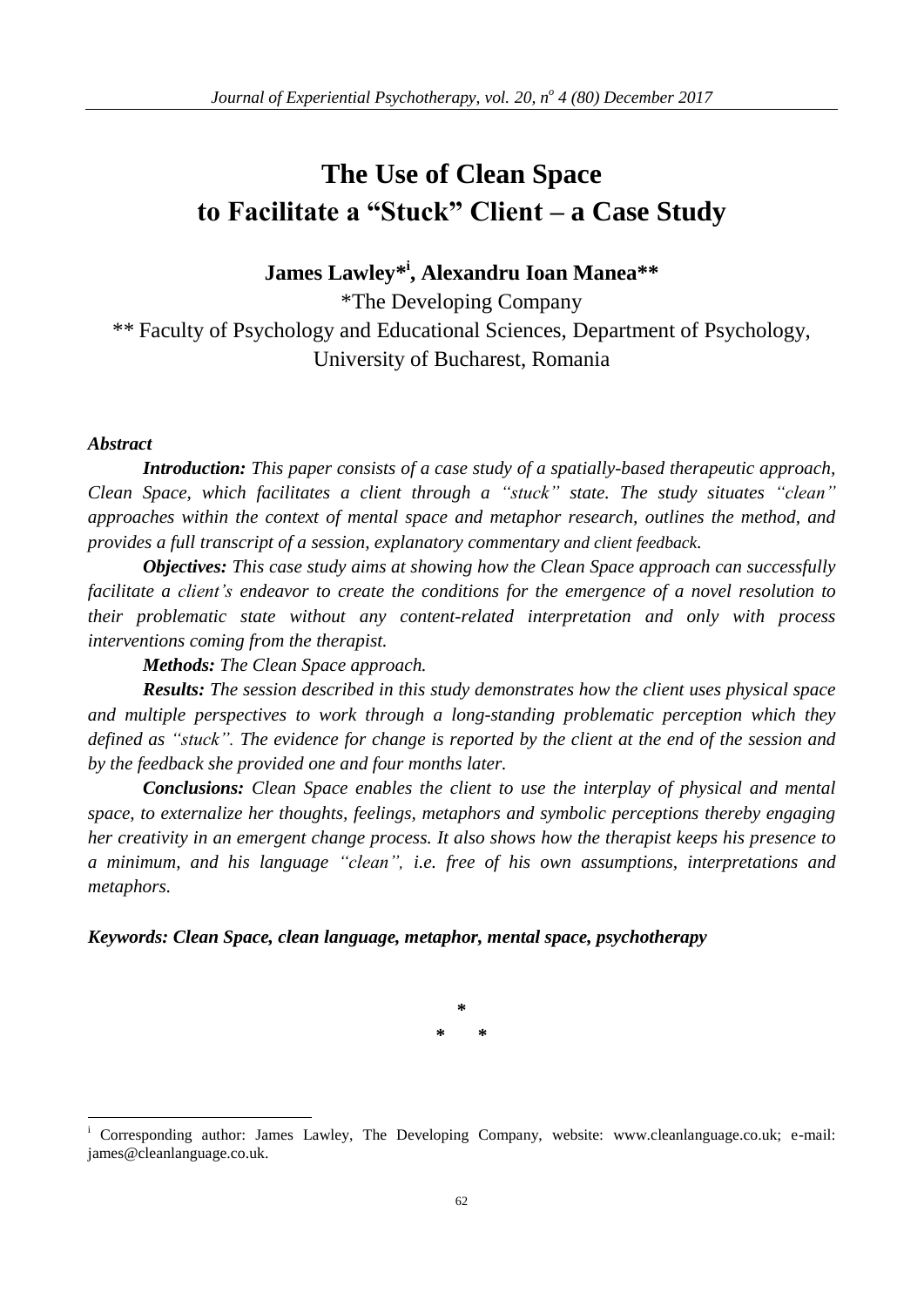#### **I. Introduction**

## **Background to the "Clean" approach**

Clean Space is one of a growing number of "spatial psychotherapies" (Derks & Manea, 2016). Its creator, David Grove, was a counseling psychologist whose innovative ideas and therapeutic methods evolved through three phases. The 1980s saw Grove create Clean Language as an approach to working with trauma that utilized autogenic metaphor (Grove & Panzer, 1989; Owen, 1989; Pincus & Sheikh, 2009). In the 1990s he extended his work into perceptual space outside the body, intergenerational healing and nonverbal information (Grove, 1998; Lawley & Tompkins, 2000). In 2002 his focus shifted to movement, iteration, networks of spaces and emergent knowledge (Harland, 2009; Pincus & Sheikh, 2011). This was a development that was to preoccupy him until his death in 2008.

Grove recognized that locations could hold knowledge. These locations could be on or inside the body, or in perceptual-metaphorical space. Numerous therapies – such as Neuro-Linguistic Psychotherapy (Dilts & DeLozier, 2000), Family Constellations (Hellinger, Weber & Beaumont, 1998) and Pesso-Boyden System Psychomotor Therapy (Pesso, 2013) – have utilized physical space in a more or less defined way. In Grove's process however, the location, content and name of the spaces are all determined by the client. Moreover, the spaces are not decided in advance; they become apparent one at a time as the process unfolds. Although the procedures are well specified, at all stages, neither the facilitator nor the client knows what is going to happen next. To assist the client, Grove devised a new set of clean questions and directions and a process he called, *Clean Space*.

Tompkins and Lawley (2003) were the first to document Grove's initial experiments in Clean Space and followed this with a review of its development six years later (2009). More recently, Lawley and Way (2017) produced a comprehensive guide with case studies and examples of variations to the basic Clean Space process which includes working with couples and groups.

## **Defining the "clean" approach**

Evidence from a number of disciplines has demonstrated that the way people answer can be substantially affected by: question construction (Harris, 1973; Loftus & Palmer, 1974); framing (Tversky & Kahneman, 1981); changing a single word (Heritage, et al., 2007; Loftus & Zanni, 1975); presupposition (Loftus, 1975); introduced metaphors (Thibodeau & Boroditsky, 2011; 2013); and nonverbal behavior such as paralanguage (Duncan, Rosenberg & Finkelstein, 1969) and gesture (Gurney, Pine & Wiseman, 2013). Furthermore, in these studies subjects seldom indicate an awareness of being subtly and systematically influenced (Loftus & Hoffman, 1989).

Grove maintained that this kind of subtle imposition can contaminate the client's original experience, making it harder for them to know their own mind. Grove's solution was to minimize the use of metaphors and assumptions in his questions and only include words spoken by the client. He wanted the "Iness of the therapist to appear to cease to exist" and he honed his questions over many years until they gave the client maximal freedom to answer using entirely their own lexicon.

When therapists and counselors first encounter Clean Language they often remark that they do not impose their assumptions and interpretations on their clients. However, even therapists who aim to 'not lead' their clients will do so *unintentionally* because of the nature of everyday language. Using Clean Language means more than asking a few open questions; it is a way to enact a philosophy (Grove, 1998).

### **Mental space**

We live in, interact with and are influenced by two kinds of space: the familiar space of the physical world, and our inner, private, imaginary world – what cognitive scientists call our *mental space* (Evans & Green, 2006; Manea & Barbu, 2017).

These spaces are co-dependent and mutually affect each other at both conscious and unconscious levels. We are constantly reacting to our environment. Location, distance, height and angle are important because we cannot help but give them meaning. For example, the size and shape of a room, the height of the ceiling and the seating arrangement can all influence our physical state and our mental processes (Martin, Goldstein, & Cialdini, 2014). And it works the other way round. We try to organize the exterior world (mostly unconsciously) so that it corresponds to the configuration of our interior world. (Jung, 1964)

Our imaginary world enables us to have abstract thoughts and to give meaning to intangible things like processes and relationships. The primary way we do this is with metaphor (Lakoff & Johnson, 1980; 1999) and the most common source of metaphors in all languages yet studied is space. It is so fundamental to meaning that Steven Pinker (1997, p. 357) contends the metaphor of space acts like the "medium of thought itself".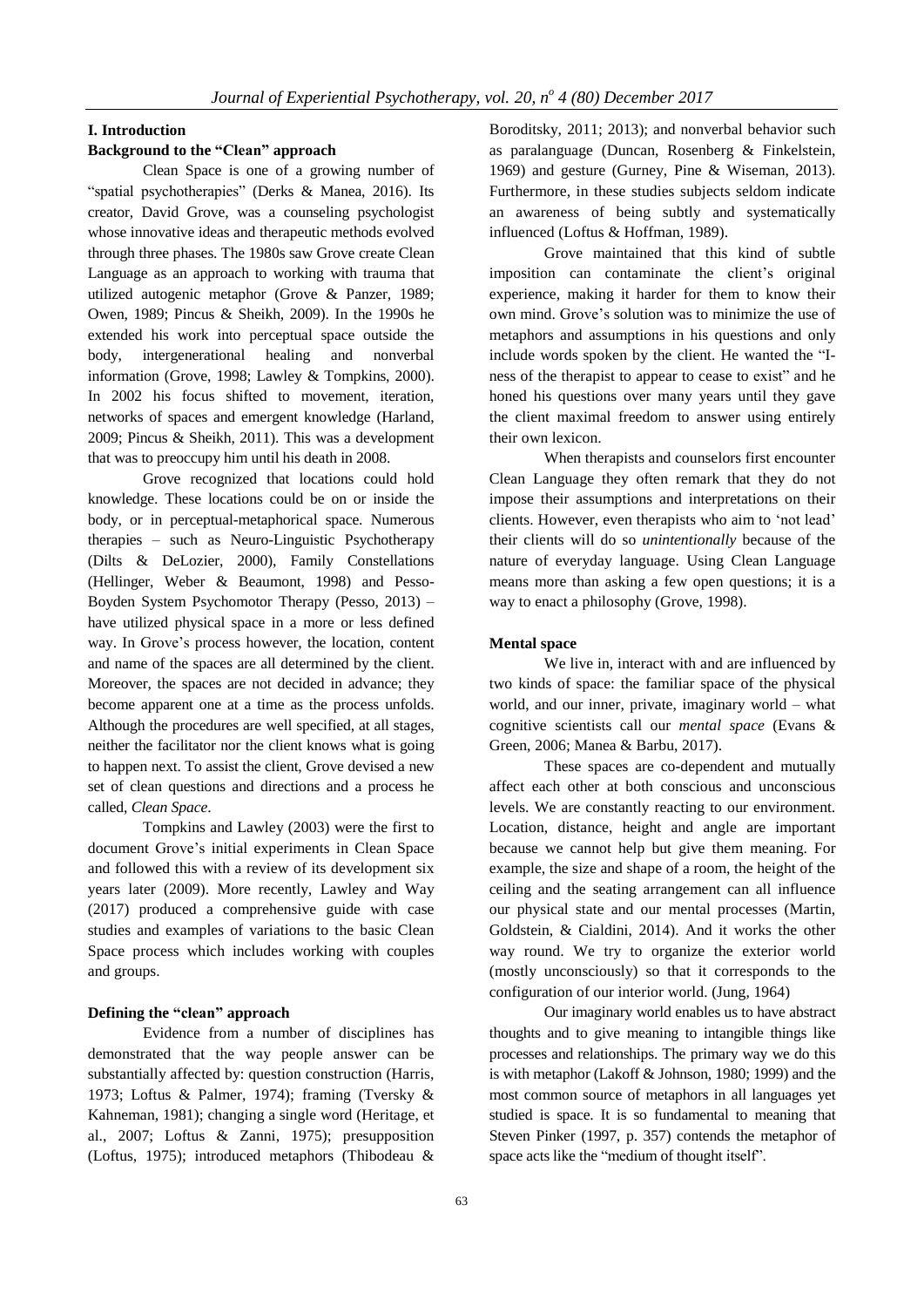#### **Clean Space**

Clean Space is a three-dimensional process in which the client uses different locations within a room or outdoors to signify and contain various aspects of their experience. By identifying six or so spaces, the client literally views a topic from a number of different angles. Once these spaces are established the client moves around their own network of ideas, involving their *body* as well as their *mind*. In doing so, problems are solved, new ideas are generated, and creativity is sparked.

It is not only the body that gets involved, the client can also utilize the *environment* to learn more about themselves, accessing information not easily available otherwise. For example, physically standing in a corner may evoke the sense of having been metaphorically 'backed into a corner', or the sun may start to shine and 'cast a light' on some of the client's spaces, leaving the others in shadow. In almost all Clean Space sessions, the original, seemingly random identification of locations forms a network of meaning for the client and it becomes what Grove called *psychoactive*. The client is no longer simply wandering around a room while talking about their ideas; they relate to the space as though it is imbued with symbolic information tailor-made for them.

Clean Space is based on the premise that spatial relationships can have psychological and symbolic meaning. When a person creates a network of meaningful spaces a new context emerges. The client unconsciously projects the characteristics of the network out into physical space, which in turn, influences the client's perceptions, creating a feedback loop. Once the projection and feedback are in lockstep a change in one is reflected by a change in the other. This enables the client to not only examine their own thoughts and feelings in new ways; it also generates new embodied experiences, right there and then.

#### **II. Method**

Clean Space facilitates a person to build a network of experiences one space at a time. The client establishes this network by going through four essential routines: Start, Establish Spaces, Establish Links and Finish (see Figure 1).

Throughout these routines the client continually responds, consciously or unconsciously, to what is happening within their network. When features of the network emerge spontaneously they are called *network effects* (Lawley & Way, 2017). Attending to these effects is how Clean Space becomes a personalized process.

Network effects are *emergent properties* – characteristics and functions that appear spontaneously at a certain level of complexity. They cannot be predicted by examining the components or even the relationships between them. They emerge from the pattern of those relationships.

By acknowledging and working with the surprising and unexpected events that occur, the method changes from a general format into one tailored to the individual. Noticing network effects and, under certain conditions, directing the client to attend to them is part of the artistry of facilitating Clean Space.

Clean Space starts with the facilitator having paper, post-it notes and colored pens available. The client is invited to write or draw something that represents their desired outcome or the subject matter they would like to attend to. This defines the 'topic' and sets the initial context for the session. The client physically places the topic "where it needs to be" and then places him or herself "where you are in relation to that [the topic]". A few clean questions establish what is known at this space and its relationship to the topic.



Figure 1: the Clean Space process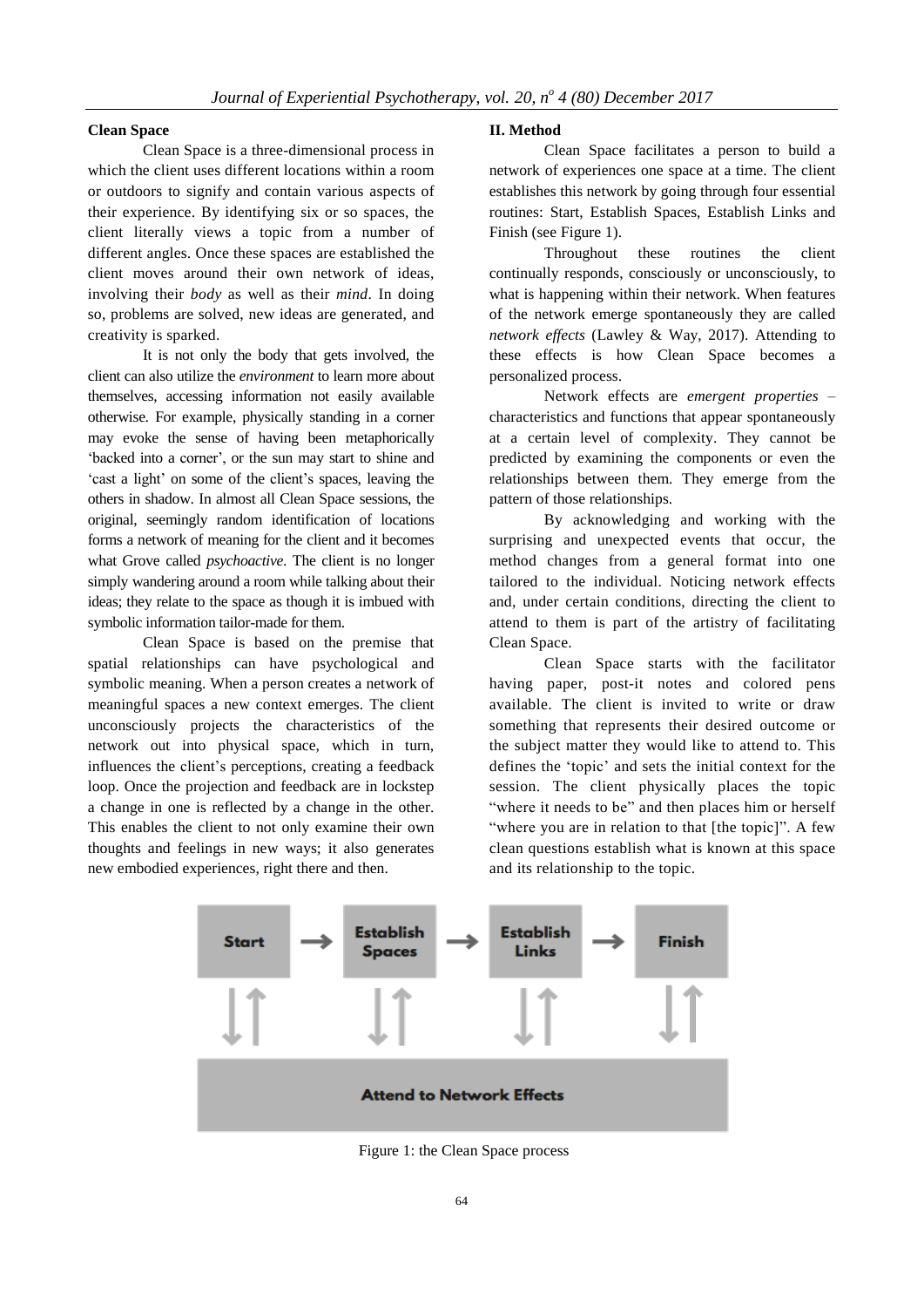Through a simple iterative routine, the client "finds" a number of places and discovers what he or she knows in each. A change in space necessarily involves a physical perspective shift, and with it, a shift in mental space. This new perspective might generate a thought, a feeling, a memory or something else entirely.

As additional spaces are added, a psychogeography emerges (Dilts & DeLozier, 2000) and the possible perspectives and potential possibilities multiply. As the client considers the relationships between the spaces, not just conceptually, but also spatially and symbolically, new meanings and perspectives emerge spontaneously, creating a cascade of insights and change. Another major perspective shift occurs when the client relates to the network as a whole. A client may suddenly realize that the configuration of spaces looks like a path, an arrow or a spider's web. Seeing something through a new metaphor may well unlock a creative solution to a long-standing problem or prompt an insight into an important outcome.

## **Facilitator's attention**

Unlike most talk therapies, the facilitator gives minimal attention to the client's spoken content or narrative – that is *their* responsibility – the facilitator focuses on managing the process and attending to:

- how the client uses the space;
- the spatial metaphors they use;
- the configuration of spaces;
- movement of the client's body;
- potentially serendipitous moments;
- the way the client reacts to what they discover. Facilitating Clean Space requires a radical

shift in the traditional client-therapist relationship. It requires setting aside preconceptions of how change 'should' happen. Rather than trying to understand what it means for the client, it is more important to calibrate the client's engagement in their process and the effects they report.

## **III. Case Study**

The transcript of a complete Clean Space session lasting about 40 minutes is provided below. The client is a professional woman in her 40's. The client has given permission to use this material anonymously, so we will call her Alyson.

A non-linear, spatial process is difficult to describe on paper and Clean Space does not produce sequential narratives. An observer may therefore

struggle to understand what is going on for the client. As you read the transcript it is important to remember that most of the client's process takes place internally, between them and their network of spaces. To make it more readable, false starts and repeated words etc. have been removed. Half-way through a map is included to represent the spatial configuration of the client's network.

## **Start (Beginning the Clean Space session)**

The session starts in a large room furnished with a sofa, chairs and a table. The facilitator begins by offering the client, Alyson, some blank paper and a few colored pens. He invites her to:

**Facilitator:** "Write or draw your desired outcome or topic of interest."

Alyson writes on the paper: "I want to walk out of here feeling freer" (this is 'the topic').

When the facilitator invites Alyson to "place that [the paper] where it needs to be", she first places it on the sofa, then on the floor and finally wedges it in the frame of a window. The facilitator waits, and when Alyson seems satisfied with the placement he continues:

**Facilitator:** "And place yourself where you are now in relation to that"*,* gesturing to the topic as he says 'that'.

The client walks around the room before sitting in a chair near a corner two meters from her topic. She is facing into the room.

**Facilitator:** "And what do you know here?"

**Alyson:** "I'm scared of peoples' expectations. I get this tightness in my stomach. I'm scared of saying my own experience, my own opinion. I overly conform to what I feel other people are wanting."

**Facilitator:** "And is there anything else you know here about that *[gestures to topic]*?"

Alyson turns to her left towards the topic.

**Alyson:** "I've gone empty headed. I feel stationary. Stuck in this corner. I don't know how to feel freer. I'm worried. I don't see beyond the duty. I'm in it."

**Facilitator:** "And what could this space be called?"

**Alyson:** "Stuck."

The facilitator hands Alyson some post-it notes and a pen.

**Facilitator:** "And write the name of this space and use the post-it to mark this space."

The client places the post-it on the seat of the chair and thus has established Space 1.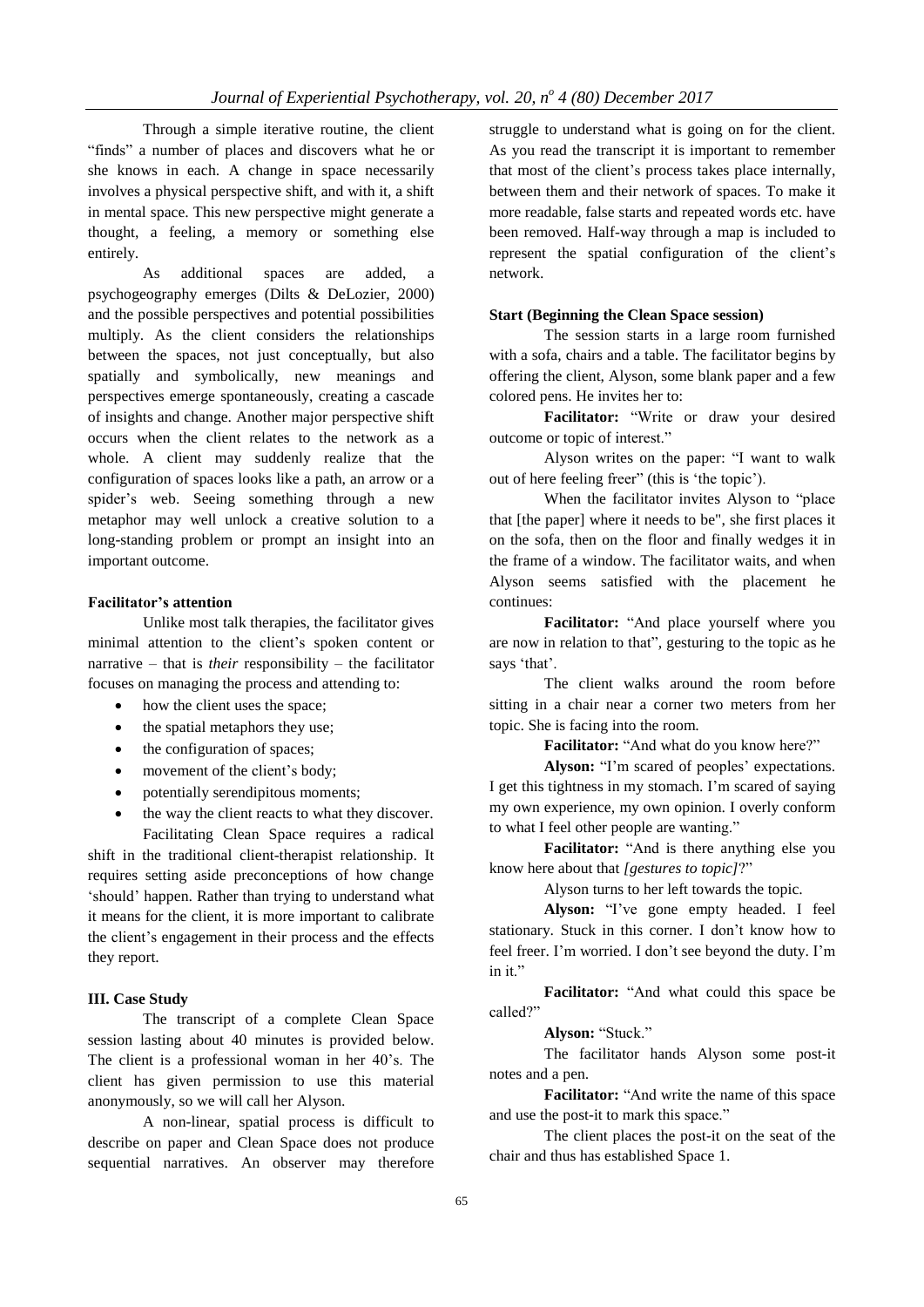## **Establishing the network**

**Facilitator:** "And find another space."

Alyson stands up, looks around and moves a couple of steps to her right, facing Space 1.

**Facilitator:** "And what do you know here?"

**Alyson:** "I feel like a parent. I expect a lot from her *[points to the chair at Space 1]*. I expect her to be a perfect being, completely independent. I want her to take responsibility and not bother me."

**Facilitator:** "And is there anything else you know here about that *[gestures to topic]*?"

**Alyson:** "No."

Alyson names Space 2 "Mother", writes it on a post-it and marks the space.

When she is invited to find another space, Alyson crosses to the other side of the room facing the topic.

**Facilitator:** "And what do you know here?"

**Alyson:** "There is fear here… And there is a barrier, a membrane I can't get through *[gestures in front]*. I am on one side of the barrier and there is a cloud on the other. The barrier is invisible to everybody else, but [*looks at Space 1*] *she* is aware of it."

**Facilitator:** "And is there anything else you know here about that *[gestures to topic]*?"

**Alyson:** "There is a different atmosphere here to over there *[gestures to topic]*. Here it's heavy, there's no flow through the membrane. It's denser with very different conditions on the other side. I feel an incredible guilt here. A stagnant weight."

Alyson names Space 3 "Guilt", marking it with a post-it.

**Facilitator:** "And find another space."

Alyson next moves into the middle of the room facing Space 1 and the topic.

**Facilitator:** "And what do you know here?"

**Alyson:** "I feel sorry for her*[gesturesto Space 1]*. It's oppressive with mother behind her. I can see them both from here. I can see the structure more and the guilt loading on to her *[gestures to Space 1]*. She lets it accumulate instead of saying 'no'. She piles it around her. It's her duty to gather it all and take responsibility to hold it."

**Facilitator:** "And is there anything else you know here about that *[gestures to topic]*?"

**Alyson:** "I can see other parts as well. I feel good in this place. I can see a structure to what's going on. My stomach feels more relaxed. There is a strength about this thinking/observing place. *[Long pause.]* You know, I wonder if the membrane is what is holding it all in place. That is an incredible thought!"



Figure 2: configuration of client network half-way through session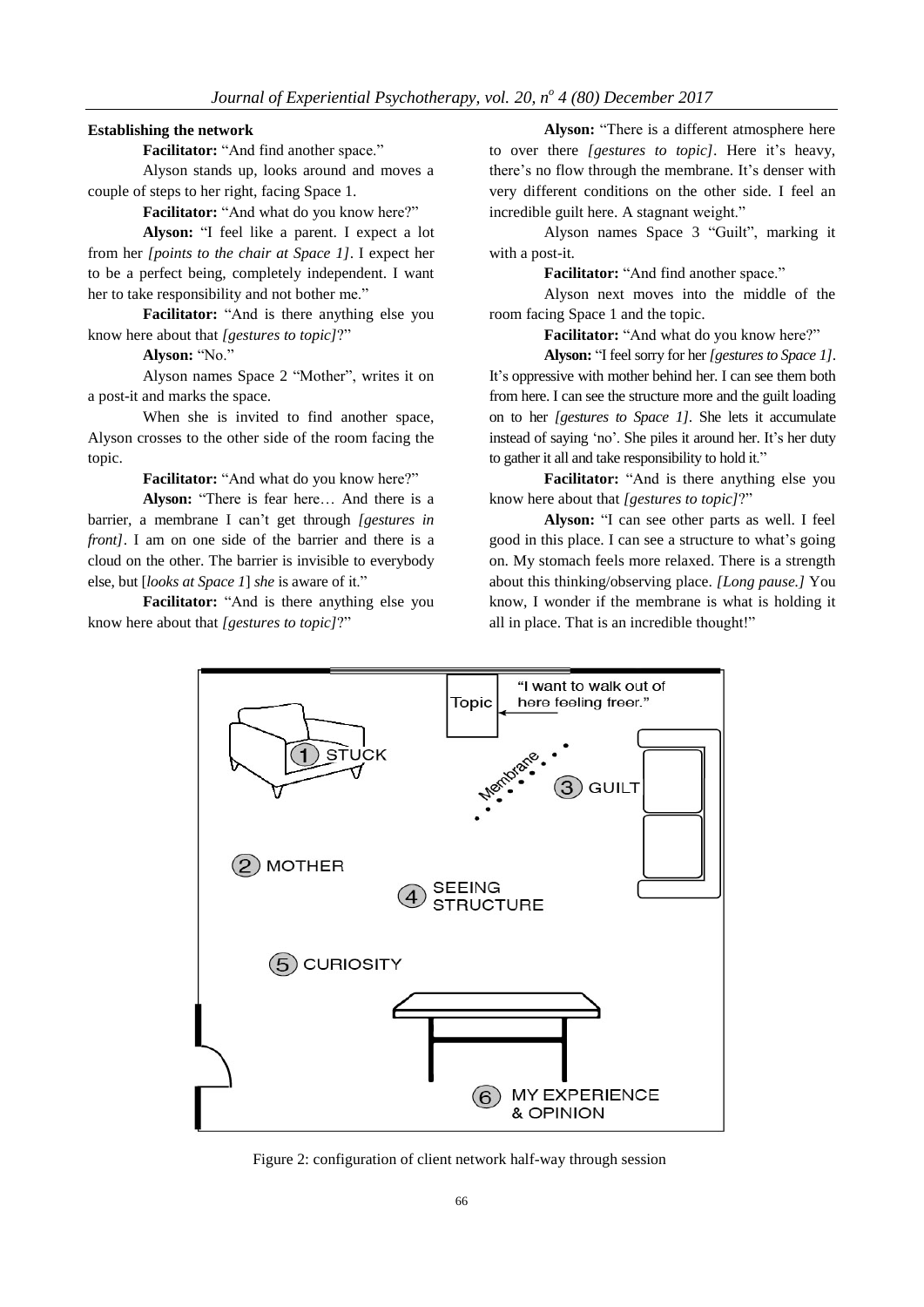Facilitator: "And what could this space be called?" **Alyson:** "Seeing Structure" *[Space 4]* **Facilitator:** "And find another space." Alyson moves further into the room. **Facilitator:** "And what do you know here?"

**Alyson:** "Now I'm curious how this [*gestures to the other spaces*] could change."

The client is now deep in thought, so James waits for several minutes until Alyson comes out of her reverie.

**Facilitator:** "And is there anything else you know here about *[gestures to topic]***?**"

**Alyson:** "This space is Curiosity." Alyson reaches for the post-its and pen.

After marking Space 5, and before the facilitator can say anything, Alyson moves behind a table at the end of the room and says the following:

**Alyson:** "I have a desire to express myself freely. Me saying what I think about things and my ideas about them. Saying and showing what I see."

**Facilitator:** "And is there anything else you know here about *[gestures to topic]*?"

**Alyson:** "I'm standing solidly on the ground here. It's an overview. I'm free to think, to say my own experience and opinion."

**Facilitator:** "And what could this space be called?"

**Alyson:** "My Experience and Opinion", Alyson states firmly.

#### **Establishing links**

The facilitator continues by inviting Alyson to use this perspective to consider the other spaces:

**Facilitator:** "And is there anything else you know here about Curiosity there *[gestures to Space 5]*?"

Alyson: "Curiosity is the driver. It's flexible."

**Facilitator:** "And is there anything else you know here about Mother *[gestures to Space 2]*?"

**Alyson:** "Mother just doesn't care."

**Facilitator:** "And is there anything else you know here about Guilt *[gestures to Space 3]*?"

**Alyson:** "There is a passive colluding. Guilt sees but does nothing and it all piles up over her *[gestures with both hands, enacting a piling up around 'her' sitting in Space 1]*. Because of the membrane there's no flow, it's stagnant."

The facilitator notes this is the second reference to the spatial metaphors "membrane" and "no flow", and so invites the client to continue to attend to those metaphors:

**Facilitator:** "And is there anything else you know here about 'membrane' and 'no flow' there *[points to in front of Space 3]*?"

**Alyson:** "There's a force-field around the membrane… It's… it's protecting the mother."

**Facilitator:** "And is there anything else you know here about Seeing Structure *[gestures to Space 4]*?"

**Alyson:** "From there I could see her *[points to Space 1]* taking on more, more, more. From here, I can see a self-pity over there, but self-pity isn't allowed. She has to pretend to be very strong, take it in and not to question it."

> Facilitator: "And return to one of the other spaces." Alyson goes to Space 3, "Guilt".

> **Facilitator:** "And now, what do you know here?"

**Alyson:** "A sadness. I feel so sad just standing here. There is a feeling at the bottom of my feet where I don't feel connected to the ground."

**Facilitator:** "And is there anything else you know here about Mother *[gestures to Space 2]*?"

**Alyson:** "Always wanting to make mother happy. Wanting things to be perfect, or they're no good to her."

**Facilitator:** "And is there anything else you know here about Curiosity *[gestures to Space 5]*?"

**Alyson:** "I would like to notice what's happening and feel relaxed… *[long pause and suddenly says]* I *have* to move."

The facilitator would have continued with the routine of "Establishing Links" with Spaces 1, 4 and 6, but instead he responds to the client's emphatic statement.

Facilitator: "And return to one of the other spaces."

Alyson moves to Space 4, "Seeing Structure".

**Facilitator:** "And now, what do you know here?" **Alyson:** "*[Long pause]* It's like being in

space. I can see stuff in different places."

**Facilitator:** "And is there anything else you know here about My Experience & Opinion *[gestures to Space 6]*?"

Alyson turns around to look at Space 6 and says:

**Alyson:** "There I don't need to hold on to all this stuff!"

**Facilitator:** "And is there anything else you know here about Guilt *[gestures to Space 3]*?"

**Alyson:** "Guilt is colluding with it, allowing it to happen, not intervening."

**Facilitator:** "And is there anything else you know here about Stuck *[gestures to Space 1]*?"

**Alyson:** "The membrane is all around her. She took all of this on because somebody had to and she thought it was her responsibility because mother didn't take responsibility… If mother gets upset she feels incredible guilt… There's a contamination *[gestures back and forth between Spaces 1 and 2]*."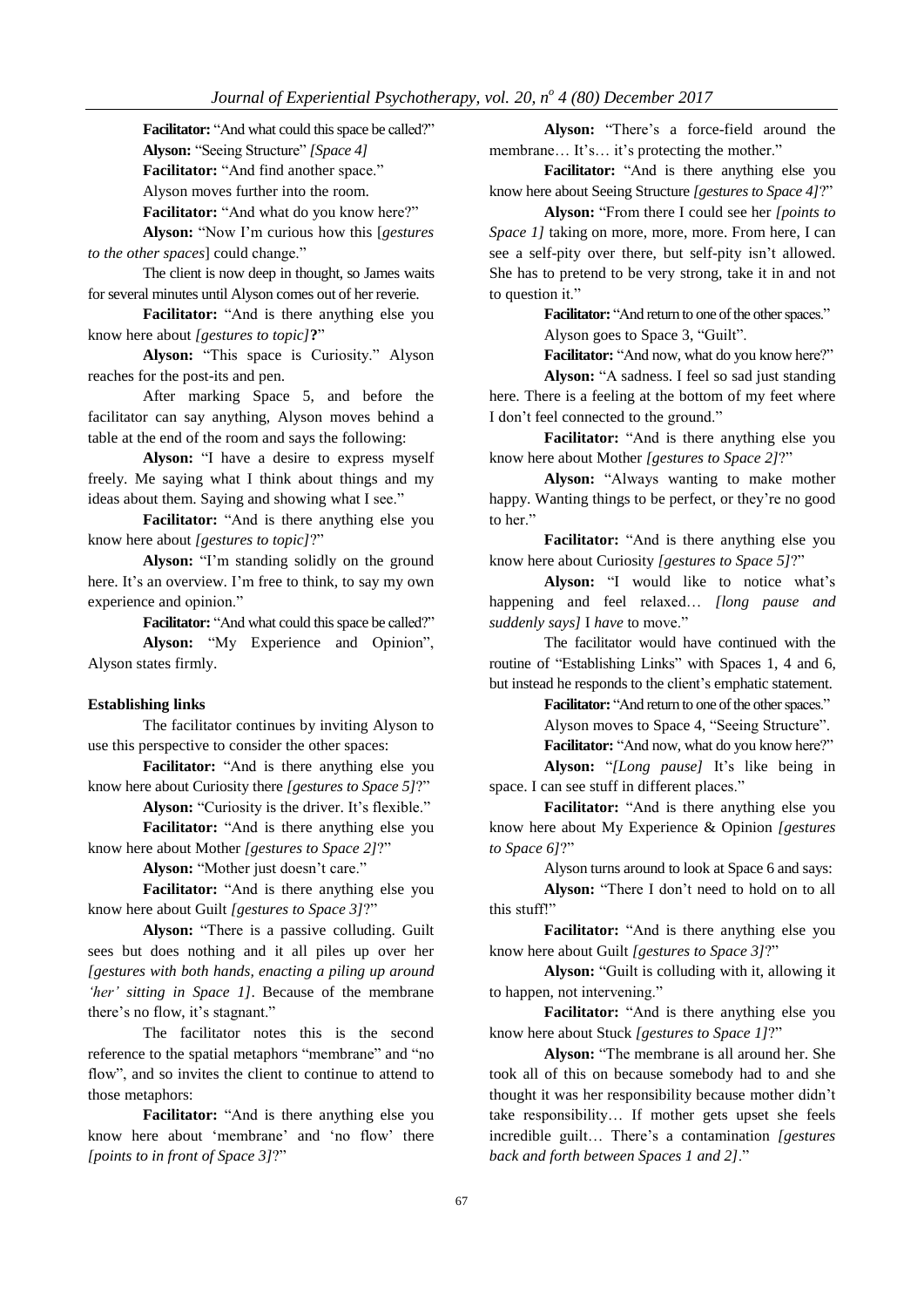**Facilitator:** "And is there anything else you know here about Curiosity *[gestures to Space 5]*?"

**Alyson:** "Before, if there was any movement of the membrane towards mother, it didn't work because of the contamination."

Since the client has already referred to Space 2 from here, the facilitator does not need to invite the client to establish further links. Instead, he continues with:

Facilitator: "And return to one of the other spaces."

The client moves to Space 5, Curiosity.

**Facilitator:** "And now, what do you know here?" **Alyson:** "I'm curious about how… I'd like to

release my guilt. Do you know what I'd like to do? *[pause]* I'd like to release something from the stagnant weights."

Before the facilitator can ask anything else the client goes to Guilt, picks up the post-it and places it on the chair in Space 1. She returns to Curiosity.

**Facilitator:** "And now, what do you know here?"

**Alyson:** "There's something like a handle on the membrane. Pulling on that means everything comes with it… *[pause]* Now the membrane can move to Mother [*gestures, indicating the membrane is moving]*."

Alyson walks over to Seeing Structure and moves the post-it to the chair in Space 1. Then, she returns to Curiosity and after a pause, picks up the post-it for Curiosity, walks to Space 1 and places it on the chair. Finally, she sits in the chair on the post-its.

**Facilitator:** "And now, what do you know here *[Space 1]*?"

**Alyson:** "This brings a visual, like a sorting out of stuff. I don't need to carry all of this stuff anymore… there's movement in Stuck now."

The essential Clean Space routines call for the facilitator to continue inviting Alyson to return to one of the other spaces until they have all been revisited. Since there is only one remaining space Alyson has yet to Establish Links from, the facilitator invites her to go there.

**Facilitator:** "And return to Mother."

Alyson goes to Space 2.

**Facilitator:** "And now, what do you know here?"

**Alyson:** "It's a free position, not involved in everything."

**Facilitator:** "And is there anything else you know here about My Experience and Opinion *[gestures to Space 6]*?"

Alyson: "This mother does not want to see what's happening – but that doesn't matter anymore."

**Facilitator:** "And is there anything else you know here about *[gestures to Space 1]*?"

The facilitator is careful not to use the name "Stuck" as that may not be appropriate anymore.

**Alyson:** "The child is not my responsibility. *[Pause]* It's strange, I'm aware how I look here – my hair, how I am standing. It seems different somehow."

## **Finish (ending the Clean Space session)**

All the spaces have been revisited, links established, and the client has spontaneously reorganized the network. There is nothing left to do but complete the process by finishing back in Space 1.

Facilitator: "And return to [gestures to Space 1]."

Alyson moves to Space 1. She does not sit, but remains standing beside the chair looking at her topic, *I want to walk out of here feeling freer*.

**Facilitator:** "And knowing all this *[gesture around the room],* what do you know now?"

**Alyson:** "I'm scared of other people's anger, of causing other people to be in pain. I think they will explode if they have those feelings… I let things pile up and then feel guilty… Always guilt and it's heavy because I have taken it on myself. Now I know it's not my responsibility. It's about handing over responsibility."

**Facilitator:** "And knowing that, what difference does it make?"

**Alyson:** "I wonder what I could release… *[pause]* I'm releasing it in to the Universe."

**Facilitator:** "And what difference does *that* make?"

**Alyson:** "I'm relaxed here now. There's a flow and I feel freer."

Alyson *is* now noticing what's happening to her and she feels relaxed and freer – exactly what she said she wanted from the process.

**Facilitator:** "And when you are ready, collect up your paper and post-it notes."

## **IV. Discussion**

The case study illustrates how a Clean Space facilitator keeps the process moving, especially when initially establishing the spaces. David Grove used to say each space only needs a "short dwell time" of two or three questions. In this example the client starts by placing her "stuck" self in Space 1 and her "mother" in Space 2, but this is far from common. In fact, the experiences and names clients give to their spaces are often idiosyncratic. A commonality across clients is that one or more of the spaces afford various forms of "metacognition" (Flavell, 1979), as clearly occurs several times in this session.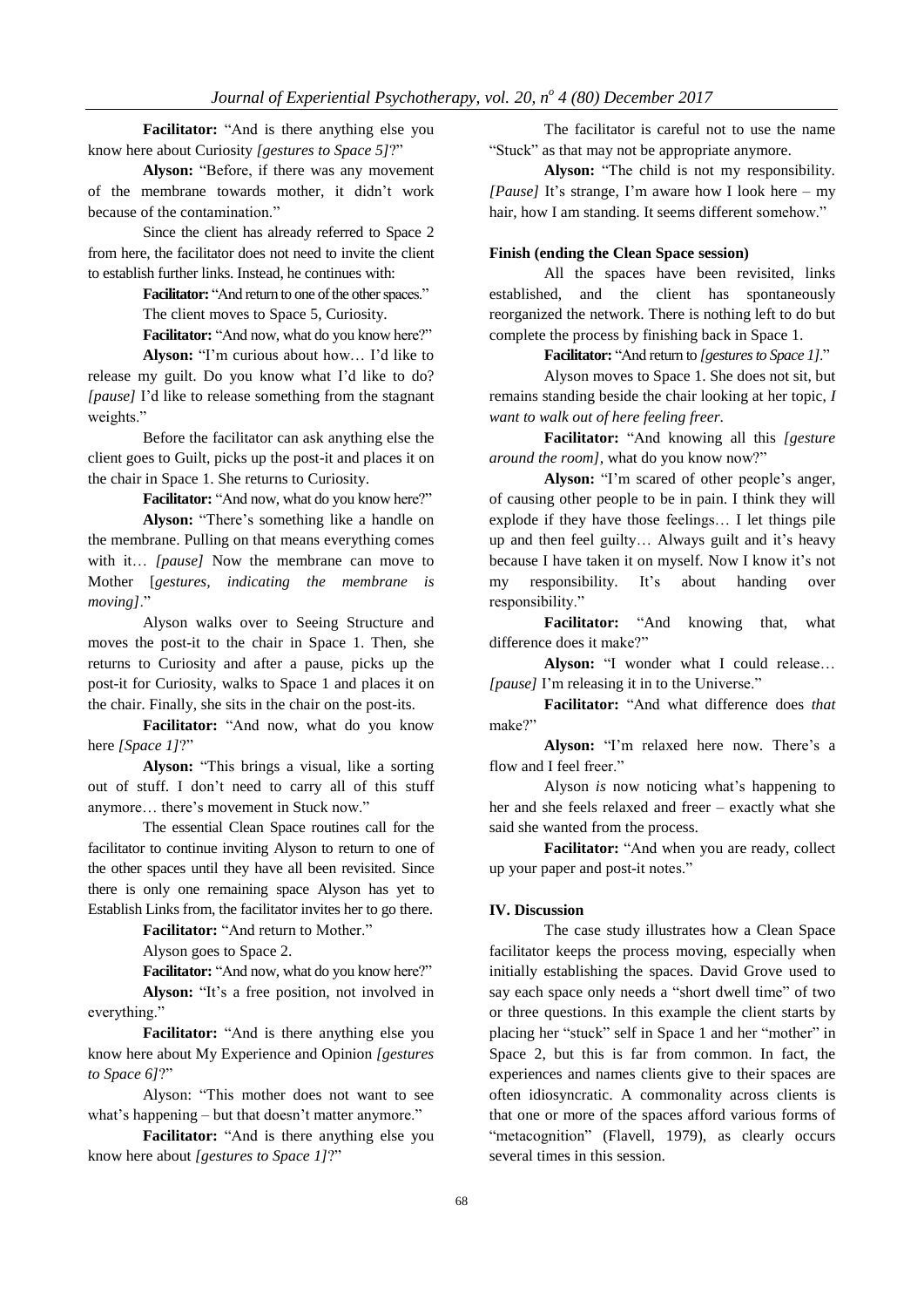As more and more of the network is created the client's engagement in their own process increases. Even though the transcript cannot show the thoughtful silences and the full involvement of the client's body, psychoactivity is evident in the client's spontaneous responses, and network effects are indicated by the appearance of metaphorical features, such as: "Stuck; Membrane-barrier; Cloud; (no) Flow; Overview; Pile around/up/on; Hold; Release".

Relationships (links) between the spaces (nodes) add to the richness of the network and to its complexity. Clients often report that there is a moment when they have to 'let go' of trying to monitor everything and instead simply respond to whatever is happening to their network. After returning to Space 3, the client says: "I *have to* move", suggesting she is experiencing a strong physical reaction. From then on it appears that a cascade of insights and responses inspires the client's process (while the facilitator attempts to keep up with what's happening).

Spontaneously the membrane acquires "a handle", enabling it to be moved. This can happen from "Curiosity" (Space 5) when it could not happen before from "Stuck" (Space 1) or "Guilt" (Space 3). Naturally occurring client-generated metaphors in psychotherapy can represent deeply personal and symbolic aspects of experience – especially those that are difficult to describe in other ways – and yet, metaphor theory has been subjected to little psychotherapeutic research (Needham-Didsbury, 2012).

The change in location of "membrane" from between Space 3 and Space 1/Topic, to between Space 2 and Space 1 enables the client to reorganize her network. When she moves the post-its for "Seeing Structure" (Space 4) and "Curiosity" (Space 5) to Space 1, Space 1 needs to accommodate these additions, and "stuck" morphs into "flow". Furthermore, the client's experience at Space 2 ("Mother") changes radically.

In retrospect, it is possible to make sense of the client's process, but at the time, neither the therapist nor the client had any idea what was going to happen or what was needed for "flow" to be introduced into "stuck". The therapist did not need to know. His job was to trust the process, stay clean, and respond to the client's responses to their network of spaces. It is the wisdom in the client's mind-body-spatial system that is engaged by Clean Space from which a unique solution emerges that fits perfectly for each client.

## **Client feedback**

One month after the session the client spontaneously emailed the following text:

"I just wanted to let you know how impactful the last session was with you! This placing in space is magical in its effects. I knew there was a connection to my burden, but not to this extent. It is so good to have externalized my feelings into this sculptural form and the other parts in relation to it. A thousand thanks."

Three months later the client was asked by the facilitator if there was anything she would like to report, she emailed:

"It has been interesting how impactful the session was. It was very real to me, perhaps because I had to move, and I was also able to visualize in a dissociated way. It is a method that suits me well. There is some drama and there are characters, point of view, feelings, voices...

I realized how I have been gathering other people's stuff and holding it… I have visualized the process as a loosening of the bond between me and the stuff... a process of handing over. I have also had to see other people as capable. This is a lot of work, especially as I have a lot of stuff, both at home and at work!!

But it has started to shift, and the main thing is that my attitude has shifted, the thinking in my mind when talking to my colleagues: what is my responsibility here and what is yours?"

The client's feedback one and four months after the session confirms the changes have continued to have positive effects, and although there is a "a lot of work" still to be done, her "attitude has shifted" and she is relating differently to her colleagues.

## **V. Conclusion**

Clean Space makes the 'medium of thought itself' visible, malleable and in service to the creative process. As well as a deeper understanding of how to handle a particular issue in their life, clients leave knowing they have more resources and creativity than they might have suspected, and they learn to trust there is a wisdom to how their system works – something that can come in handy innumerable times in the future.

#### **Acknowledgements**

Thanks to Marian Way and Penny Tompkins for the development of these ideas and useful comments on drafts of the article.